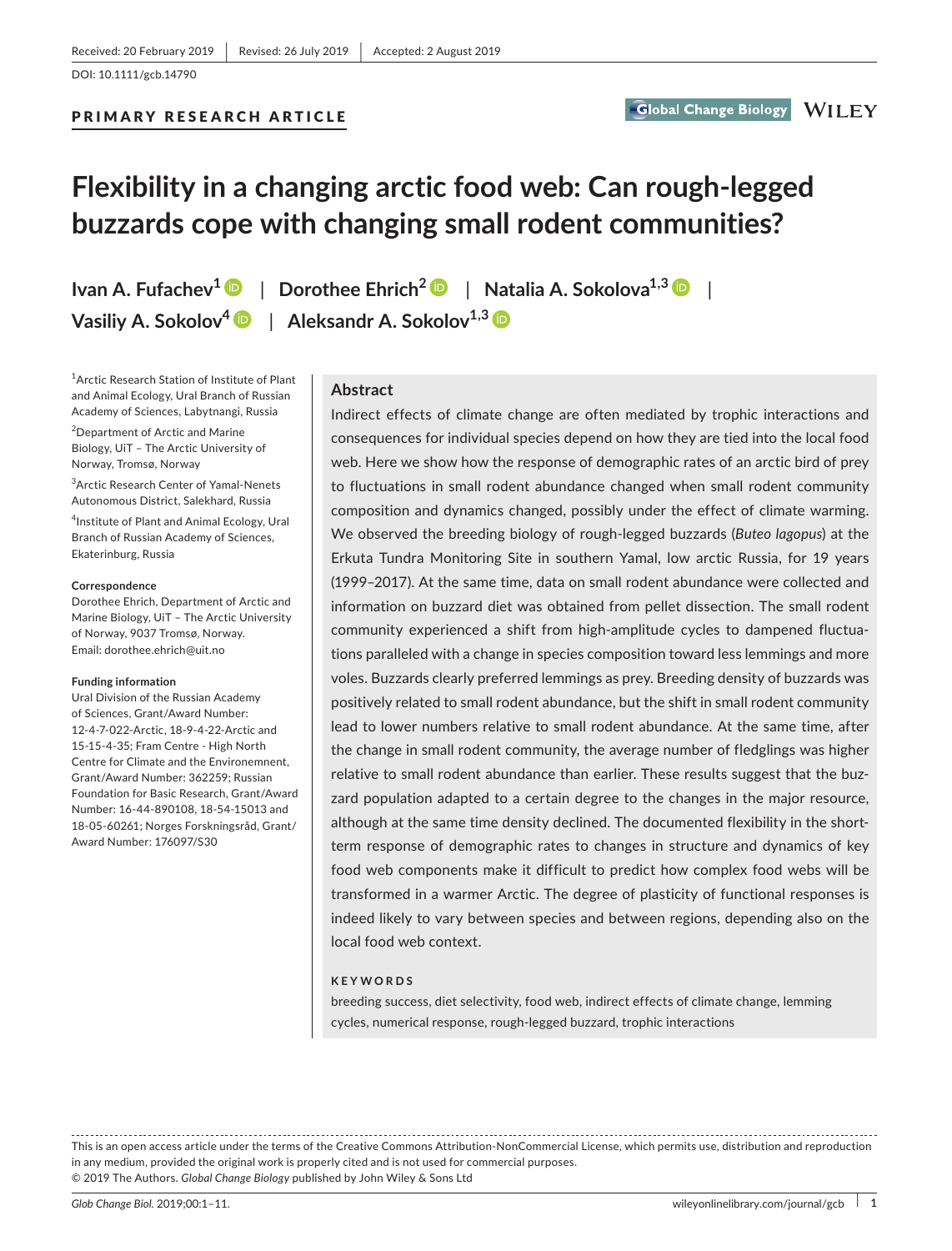# **1** | **INTRODUCTION**

The effects of climate change on ecosystems are often difficult to predict, because species are interlinked in complex interaction networks and changes in one species can have consequences for many others (Koltz, Classen, & Wright, 2018; Schmidt et al., 2017). Indirect effects of climate‐driven changes in species abundance or guild composition are often mediated by trophic interactions, and shifts in the relative abundance of species can lead to changes in inter‐ action strength and food web dynamics (Martin, 2007; Mortensen, Schmidt, Høye, Damgaard, & Forchhammer, 2016). Changes in food web structure resulting from climate change are more likely to be detrimental to specialist than to generalist species, because of their dependence on specific resources (Clavel, Julliard, & Devictor, 2011). The ability of species to cope with climate‐driven changes in food webs depends on the interplay between their dietary flexibility, the responses of demographic rates to changes in resource availability, and individual variation in these responses, which together will de‐ termine the potential of populations to adapt to new conditions.

Cycles of key herbivores are characteristic for many north‐ ern terrestrial food webs (Boonstra et al., 2016) and have become classical model systems to study predator–prey interactions (Gilg, Hanski, & Sittler, 2003; Krebs, 2011). These cycles are susceptible to be disrupted by climate change leading to periods with dampened amplitudes lacking the typical peak abundance years (Cornulier et al., 2013; Ims, Henden, & Killengreen, 2008). Thus, in some areas of the Arctic, the multiannual fluctuations of lemming populations (*Lemmus* or *Dicrostonyx* sp.) have faded out in the last decades, a change in a key ecosystem process which has been attributed to deteriorating snow conditions resulting from warmer, shorter, and more variable winters (Gilg, Sittler, & Hanski, 2009; Ims, Yoccoz, & Killengreen, 2011; Kausrud et al., 2008). Changes from cyclic to non‐ cyclic small rodent dynamics have been described as regime shifts, because they have profound influences on the functioning of the ecosystems where they occur (Ims et al., 2008). The disappearance of regular lemming peaks can have catastrophic consequences for specialist predators like snowy owls (*Bubo scandiaca*) in eastern Greenland (Schmidt et al., 2012) or arctic foxes (*Vulpes lagopus*) in northern Scandinavia (Ims et al., 2017), whereas more flexible gen‐ eralists are less affected. Millon et al. (2014) investigated the func‐ tional response of demographic rates of tawny owls (*Strix aluco*) to fluctuating vole abundances before and after a dampening of vole cycles and documented a drastic reduction in breeding probability with changed prey dynamics. However, to the best of our knowl‐ edge, possible *changes* in the responses of predator demographic rates to prey abundance resulting from changes in dynamics or spe‐ cies composition of the prey community have not been documented. Responses could change with a regime shift in small rodent dynamics if the predator's response at the population level is flexible, for example, because a population is composed of individuals with differ‐ ent individual adaptations. In order to understand the consequences of changes in the dynamics of key ecosystem components, it is im‐ portant to investigate whether and how trophic interactions, which

are characterized by the numerical and functional responses of consumers to their major resources, are modified by changed resource availability.

Here we study the breeding biology and diet of rough‐legged buzzards (*B. lagopus*) in relation to changes in dynamics and species composition of a low arctic small rodent community. The small ro‐ dent population experienced a transition from a high amplitude state to low amplitude irregular fluctuations, and a stronger decrease in lemming populations led to a vole dominated community typical for subarctic areas (Ims & Fuglei, 2005; Sokolova et al., 2014). The rough‐legged buzzard (hereafter buzzard) is a moderate small rodent specialist (Hellström, Nyström, & Angerbjörn, 2014; Mechnikova, 2009; Osmolovskaya, 1948; Therrien, Gauthier, Korpimäki, & Bêty, 2014). In areas with small rodent cycles, the number of breeding pairs and the breeding success vary greatly from year to year fol‐ lowing prey densities (Sundell et al., 2004; Terraube et al., 2015; Therrien et al., 2014). It has been suggested that buzzards are no‐ madic raptors, searching over large areas for favorable conditions with high abundance of small rodents (Sundell et al., 2004; Tast, Kaikusalo, & Lagerström, 2010). In years of low small rodent den‐ sities, they may not reproduce and abandon the breeding area early (Wiklund, Angerbjörn, Isakson, Kjellen, & Tannerfeldt, 1999). Clutch size usually depends on the abundance of prey, but chick survival and breeding success are more affected by climatic conditions, in particular heavy rainfall during the nestling period, and by the location of nests (Beardsell, Gauthier, Therrien, & Bety, 2016; Pokrovsky et al., 2012; Potapov, 1997).

Buzzards prey both on lemmings and voles, and can breed re‐ lying exclusively on lemmings (Beardsell et al., 2016) or exclusively on voles (Terraube et al., 2015). However, Hellström et al. (2014) showed that in northern Sweden, the functional response of buz‐ zards to Norwegian lemmings (*Lemmus lemmus*) was steeper than the response to grey‐sided voles (*Myodes rufocanus*), reflecting a clear preference for lemmings. Changes in the relative abundance of prey, which can arise if climate change affects one prey species, such as lemmings, more than others, for instance voles (Ims et al., 2011), are likely to modify the relationship between prey and predator. Despite generally behaving as small rodent specialists, buzzards can also use alternative prey such as willow ptarmigan (*Lagopus lagopus*) or water‐ fowl as main breeding resources, if these are sufficiently abundant (Pokrovsky et al., 2014; Springer, 1975). Moreover, it has recently been documented that buzzards breed regularly on Kolguev Island where small rodents are completely absent and goslings (*Anser* spp. and *Branta* spp.) are the main prey during the breeding period in ad‐ dition to willow ptarmigan (Kondratyev & Zaynagutdinova, 2008; Pokrovsky et al., 2015). It is at present not clear whether these buz‐ zards belong to distinct populations having adapted to use these alternative resources, or whether the species is in general quite re‐ silient to changes in available prey.

The main aim of our study is to investigate whether the response of buzzards to small rodents changed in response to changes in com‐ position and dynamics of the small rodent community. Specifically, we determined (a) how the buzzards responded numerically to small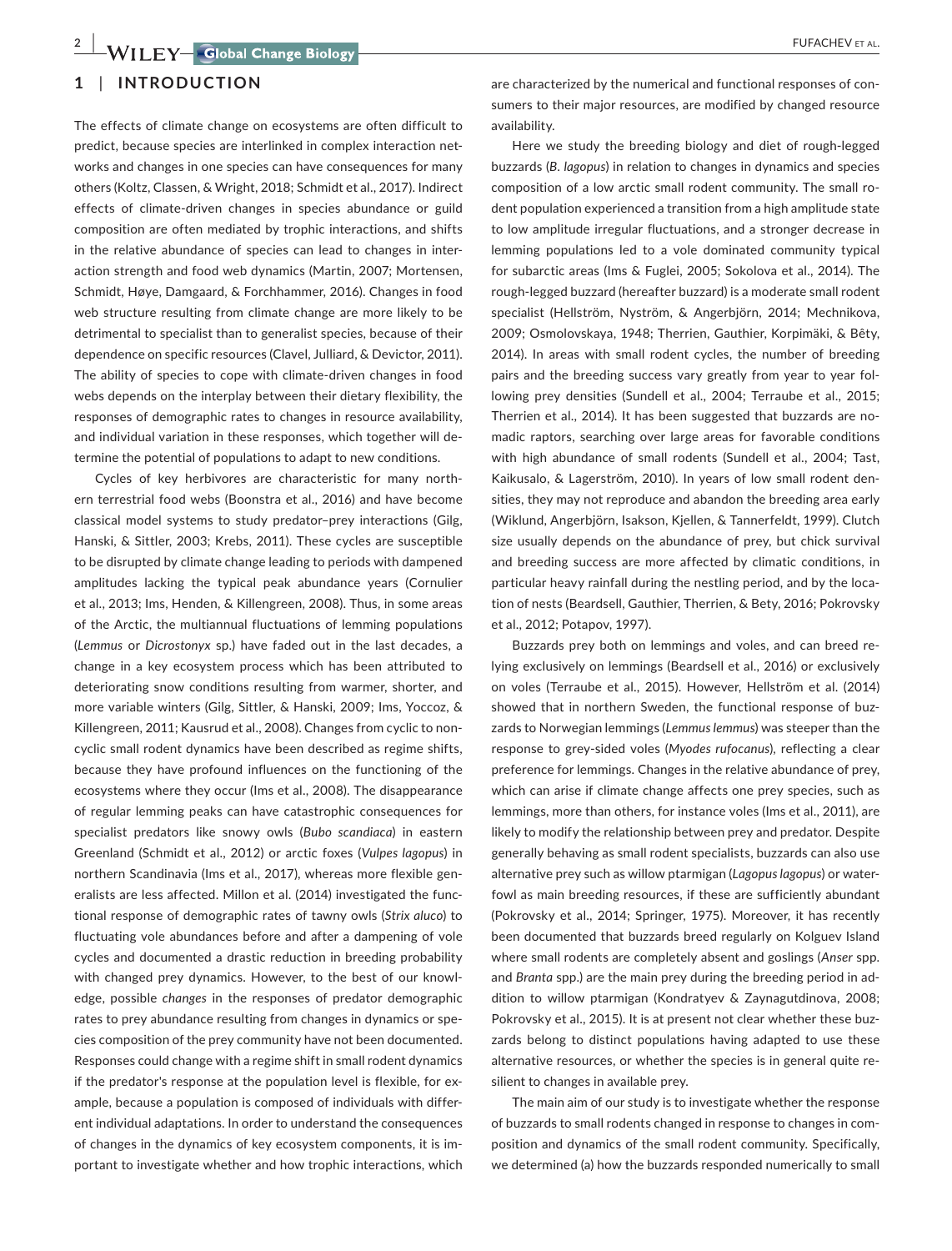rodents, (b) how clutch size and breeding success of buzzards de‐ pended on the abundance of small rodents, and (c) how dietary selectivity of buzzards for the different small rodent species varied with their relative abundance. For each of these relationships, we investigated whether the response to lemmings differed from the response to the total abundance of small rodents, and whether the changes in the small rodent community modified the responses of the buzzards. We aimed in particular at determining to what degree buzzards, as rather flexible, moderately specialized predators, were affected by and/or adapting to changes in the dynamics of their preferred prey. Our results will contribute to understanding how resilient predators are to changes in the populations of their prey, and how this will affect the structure and functioning of tundra food webs in the future.

# **2** | **MATERIALS AND METHODS**

## **2.1** | **Study area**

The study was conducted at the Erkuta Tundra Monitoring Site in Russia from 1999 to 2017. The study area is located near the con‐ fluence of the Payuta and Erkuta rivers in the southern part of the Yamal Peninsula (68.2°N, 69.2°E), in the low arctic shrub tundra. It is characterized by flat tundra interspersed with hills (up to 40 m high) with some steep slopes, and sandy cliffs along river banks and lakes (Sokolov, Ehrich, Yoccoz, Sokolov, & Lecomte, 2012). The landscape is subdivided by a dense network of rivers and lakes (Figure 1), and



FIGURE 1 Map of the study area at the Erkuta Tundra Monitoring Site in southern Yamal, Russia. The area surrounded by a dashed line indicates the initial 100  $km^2$  study area. In addition to this core area, the cliff at the northeastern edge of the main study area was surveyed in some of the earlier years (2001, 2004, and 2005). The small circle with a dashed line (K) shows the small rodent trapping area used from 1999 to 2006. The circles with solid lines (L, K, and R) indicate the trapping areas used after that. K and R were used from 2007 to 2017, and L was used in 2012– 2017. Red dots indicate the locations of all nests of rough‐legged buzzards recorded during the study

 **FUFACHEV** ET AL.  **2008 THE CONSTRUCTER OF A SET ALL ASSESSED AS A SET AND RELEASE OF A SET ALL AND RELEASE OF A SET AND RELEASE OF A SET AND RELEASE OF A SET AND RELEASE OF A SET AND RELEASE OF A SET AND RELEASE OF A SE** 

many low‐lying areas are flooded in spring. Based on data from the CRU TS 4.01 spatial climatic dataset (Harris, Jones, Osborn, & Lister, 2014), mean July temperature during the study period was 13°C. The vegetation is composed of erect dwarf shrub tundra, low shrub tundra, *Sphagnum*‐rich wetlands, and dense patches of willow thick‐ ets, which can be over 2 m high (Ehrich et al., 2012).

The small rodent community is composed of four main spe‐ cies: the narrow‐headed vole (*Microtus gregalis*), Middendorff's vole (*Microtus middendorffi*), the collared lemming (*Dicrostonyx torquatus*), and the Siberian lemming (*Lemmus sibiricus*; Sokolova et al., 2014). At present, voles are the dominating species, with the narrow‐headed vole as the most abundant. Other herbivores include mountain hare (*Lepus timidus*), muskrat (*Ondatra zibethica*), willow ptarmigan, and domestic reindeer (*Rangifer tarandus*). Several species of geese (mostly white‐fronted geese, *Anser albifrons*) are breeding in the area at low numbers. Main predators, in addition to the rough‐legged buzzard, are arctic fox, peregrine falcon (*Falco peregrinus*), long‐tailed and arctic skua (*Stercorarius longicaudus*, *S. parasiticus*), and small mustelids (*Mustela erminea* and *M. nivalis*; Sokolov, Sokolova, Ims, Brucker, & Ehrich, 2016).

## **2.2** | **Small rodent abundance**

An abundance index of small rodents was obtained each year from snap trapping. For 1999–2006, trapping was carried out on lines of approximately 50 or 100 traps placed at 5 m intervals in several habi‐ tats for a minimum of two nights (Sokolov, 2003). Trap lines were situated in the core of the study area (Figure 1). Trapping was con‐ ducted from July to September in 1999, only in July in 2000, and in June and July from 2001 to 2006. The number of trap nights per year varied from 200 to 2,410 (mean = 905; Table S1). Since 2007, small rodents were trapped in the second part of June and in the beginning of August according to the small quadrat method (Myllymäki, Paasikallio, Pankakoski, & Kanervo, 1971) in three habi‐ tat types (willow thicket edge, mesic dwarf shrub tundra, and wet‐ lands) as described in Sokolova et al. (2014). From 2007 to 2011, we used permanent small quadrats placed in two spatial units for two nights per season (2 units  $\times$  3 habitats  $\times$  6 quadrats  $\times$  12 traps  $\times$  2 nights × 2 sessions = 1,728 trap nights per year; in 2007 and 2016, only one session was carried out for logistic reasons; Table S1). In 2012, a third unit consisting of quadrats in the same habitats was es‐ tablished (resulting in a total of 2,592 trap nights per year; Figure 1). Traps were baited with raisins and rolled oats. The trapping data were summarized as yearly abundance indices consisting of the number of animals trapped per 100 trap nights.

The two trapping protocols were used in parallel during 6 years (2010–2015), allowing to compare abundance indices. This compar‐ ison revealed that trap lines consistently yielded higher numbers of animals trapped per effort. Systematic differences in yield result‐ ing from the configuration of the trapping design were examined by Fauteux et al. (2018). Their results showed that a group of three traps corresponded approximately to the effort of two single traps. Therefore, to assemble our data series, we reduced the trapping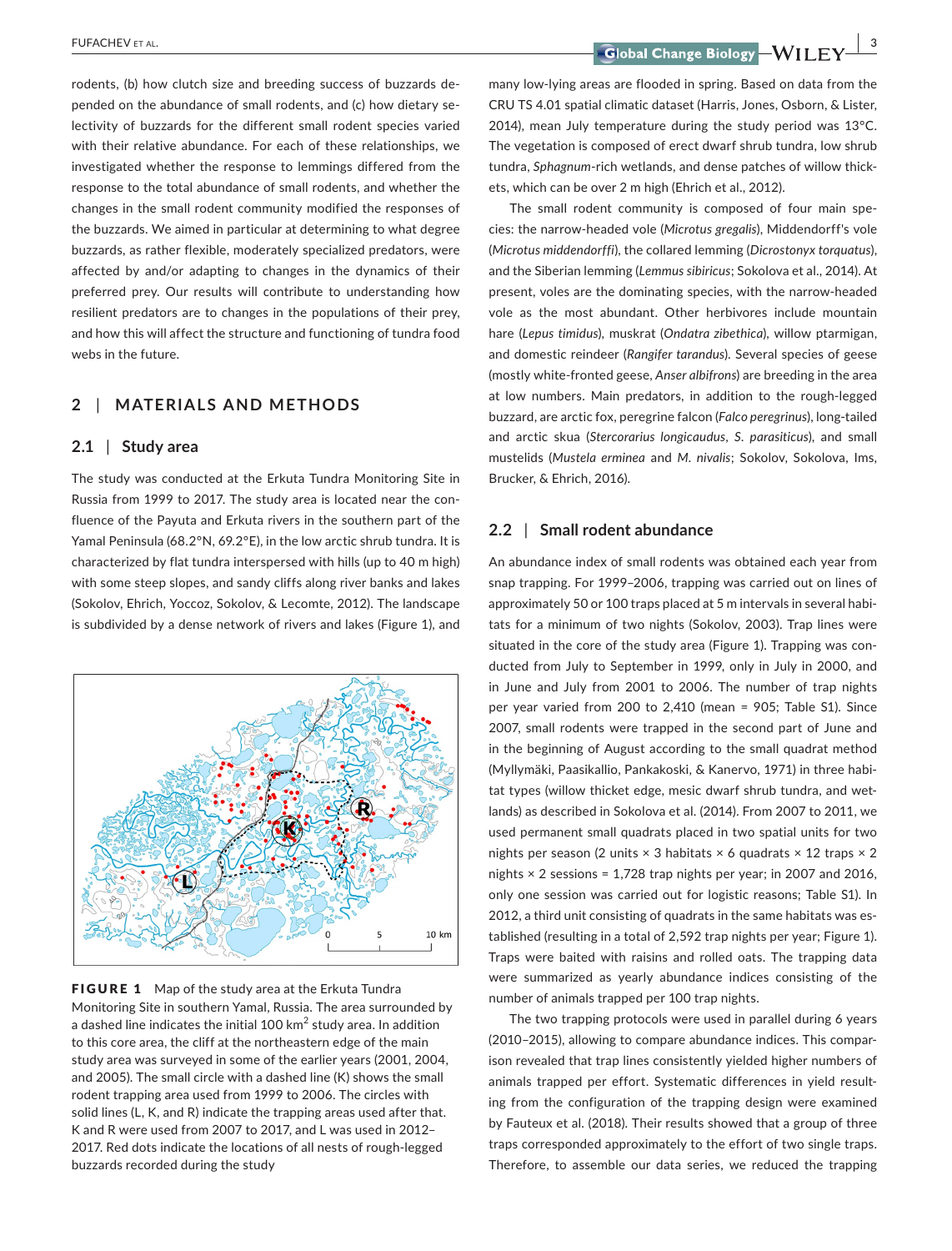**4 |**  FUFACHEV et al.

effort of the small quadrat data with 0.67—a correction, which resulted in a better fit between the two methods. To assess how robust our results are to the change in trapping protocol, we assem‐ bled an alternative time series using the trap lines for 1999–2006 and 2010–2015 and the same correction factor. All analyses were carried out with both small rodent datasets, and the results led to the same conclusions (Appendix S1, Table S4).

Periodicity of the total small rodent abundance index was as‐ sessed based on an autocorrelation plot of the detrended time series. We estimated trends in total abundance and abundance of the main species as coefficients of linear regressions of abundance against time, and a trend in the amplitude of population fluctuations was estimated from coefficients of variation calculated for a 5‐year time window (linear model with autocorrelation, package nlme in R). The two species of lemmings were combined to one abundance index for most of the analyses, because it was not possible to ana‐ lyze Siberian lemmings separately due to their very low numbers.

#### **2.3** | **Nesting and diet of buzzards**

Breeding of rough‐legged buzzards was surveyed from the middle of June to the middle of August each year. To assess density, we searched for nests by walking through the study area targeting sites where nests had been observed in previous years, and places with similar habitat. In Yamal, buzzards can breed on cliffs, gentle slopes, or even in flat tundra (Sokolov, 2003). Buzzards exhibit conspicuous territorial behavior and when such behavior was detected, a system‐ atic nest search was carried out. Coordinates of each nest were de‐ termined with a handhold GPS and breeding density was estimated each year relative to the study area. The size of the study area varied between 100 and 130  $km^2$  in the earlier years, and was gradually increased to 250 km $^2$ , which are surveyed since 2012 (Table S2).

For each nest, we recorded the number of eggs laid (only four nests were found after hatching). If possible, nests were revisited to determine hatching and the survival of chicks until fledging. Hatching was considered successful, if at least one chick was observed in the nest. Brood size was defined as the number of chicks that survived until an age of approximately 3 weeks, when they reached a size at which they could be ringed.

The diet of buzzards was determined through the dissection of pellets. Pellets were collected throughout the study area mainly from cliffs, small hillocks, and close to nests. Except for the nests, the places where pellets were collected were almost the same every year. Pellets were dissected in the laboratory and all undigested segments of prey were determined by means of specific features of bones, feathers, teeth, etc. If possible, rodent remains were de‐ termined to species based on the enamel pattern of the first lower molar according to Borodin (2009).

## **2.4** | **Statistical analysis**

All statistical analyses were carried out in R version 3.5.0 (R Core Team, 2018). The numerical response of buzzards to small rodent

abundance was analyzed with generalized linear models (GLM) with a Poisson distributed error and the number of nests found each year as response variable. The size of the study area each year was in‐ cluded as an offset. A possible temporal change in the numerical response could be gradual or occur at a specific time resulting from a regime shift. Therefore, we created a factor with two levels corresponding to two distinct periods as explanatory variable (period) in addition to continuous time. The break between the two periods was determined based on the data as the year, for which the resid‐ ual deviance of the model was smallest. Thus, predictor variables were the total small rodent abundance index, the abundance index for lemmings, year, and period. Six candidate models were assem‐ bled and compared with Akaike's information criterion corrected for small sample size ( $AIC$ ): a model with small rodent abundance, a model with lemming abundance, and models, which included small rodents and year or period, and a possible interaction between the two variables. We did not include models with year or period and lemming abundance, because only very few lemmings were trapped in recent years. Model fit was assessed graphically. Because theoretically the numerical response of predators is nonlinear, we spe‐ cifically checked for indications of nonlinearity or thresholds of the response over the range of the predictor value. The function *dis‐ persiontest* of the package AER (Kleiber & Zeileis, 2008) was used to test for overdispersion. The small rodent and lemming indices were log transformed to achieve normal distribution of residuals. As there were 0 lemmings trapped in some years, for lemmings, 0.017 was added to the abundance index, which corresponds to half of the minimum which could have been trapped (Fauteux et al., 2018). For the best model, we report parameter estimates and confidence intervals. Because the increase in the study area could have caused changes in habitat quality, which might have influenced breeding density, we repeated the analysis taking into account only the nests found in the initial study area of  $100 \text{ km}^2$ .

Breeding effort (clutch size), hatching success, and brood size were analyzed using a similar approach and the same combination of explanatory variables and candidate models as for nest density (but no offset). As previous studies have shown that rainfall is im‐ portant for brood survival (Beardsell et al., 2016; Potapov, 1997), we included the mean July rainfall (CRU TS 4.01 spatial climatic dataset; Harris et al., 2014) as additive effect in all models for brood size. As any recorded breeding attempt per definition included at least one egg, a truncated Poisson distribution was used for the number of eggs (function vglm of the package VGAM in R; Yee, 2015). Hatching success was modelled using a GLM with a bino‐ mial error distribution and hatching was considered successful if at least one egg in the nest hatched. Brood size was modelled with a Poisson error distribution and analyzed only for nests that had hatched successfully. Model fit was assessed as above.

The diet data were summarized as the proportion of each small rodent species among all individual small rodents identified in the dissected pellets. Prey selectivity was defined as the proportion of consumed prey relative to the proportion of available prey, not necessarily assuming active selection by the predator. We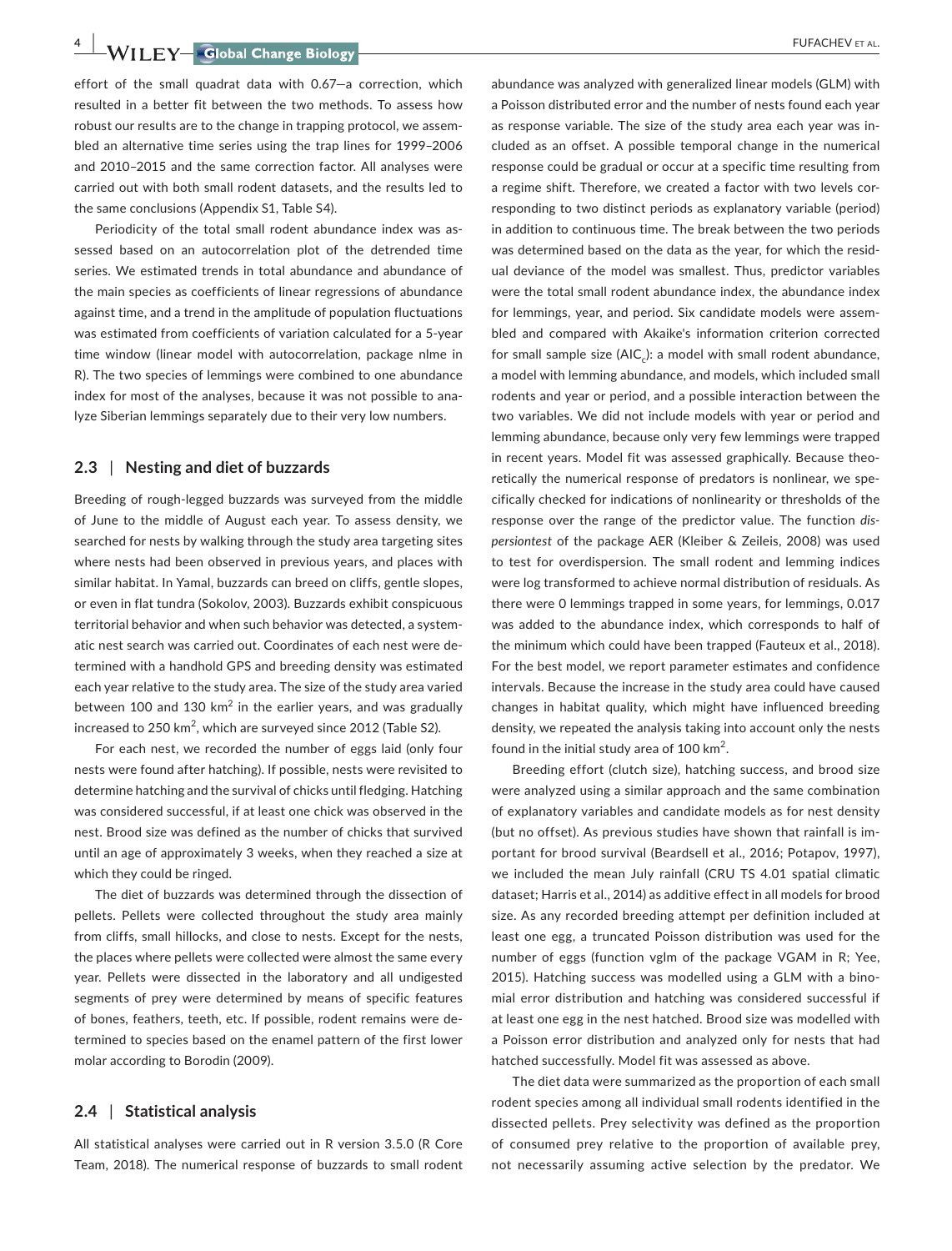calculated selection ratios for lemmings (both species together), Middendorff's voles, and narrow‐headed voles as the proportion of individuals of the species identified in pellets each year divided by its proportion in the trapping data. To assess a possible change in prey preference over time, we calculated the standardized selection ratio *α* for each year (Equation 1, where *ri* is the proportion of prey *i* in the diet, *ni* the proportion of prey *i* in the environment, and *m* the number of specie<sup>s</sup>; Hellström et al., 2014; Manly, Miller, & Cook, 1972). If each prey is used proportionally to its availabil‐ ity *α* = 1/*m*. Higher *α* reveals preference. Linear regressions were used to test for changes of selection ratios over time.

$$
\alpha_i = r_i/n_i \times \frac{1}{\sum_{j=1}^m r_j/n_j}.\tag{1}
$$

## **3** | **RESULTS**

#### **3.1** | **Small rodents**

After correcting for the change in protocol, the trapping index varied between 0 in 2006 and 12.6 in 1999 relative to 100 trap nights carried out according to the small quadrat method (18.9 in 1999 based on the original data from the trap lines). The total abundance index was above 10 only in 1999. After this, fluctuations were of lower amplitude with small peaks of abundance every 3–5 years. Autocorrelation plots for the detrended time series revealed no sig‐ nificant autocorrelations for the total small rodent abundance or for each of the Microtus vole species. Until 2007, Middendorff's voles were the most abundant species, and after that, narrow‐headed voles predominated (Figure S1). The lemmings exhibited two peaks with a 5-year interval in the beginning of the study, but remained at low densities after that. Siberian lemmings were mostly trapped in 1999 and 2005, and not a single individual was caught after 2009. Collared lemmings were most abundant in 1999 and 2004, but were present in the trapping data at low frequency during the whole study period.

Overall, there was a negative, but not statistically significant, trend in the total small rodent abundance index (slope = −0.20, *SE* = 0.11, *p* = .08). Considering the main species, the data showed a decrease in lemmings (both species together) and in Middendorff's

 **FUFACHEV** ET AL.

vole (lemmings: slope = −0.05, *SE* = 0.02, *p* = .03; Middendorff's vole: slope = −0.26, *SE* = 0.08, *p* = .01). At the same time, the abundance of narrow‐headed voles increased (slope = 0.09, *SE* = 0.03, *p* = .02). There was thus a significant shift in small rodent community compo‐ sition. The amplitude of abundance fluctuations estimated as coefficient of variation did not change significantly over the study period (slope = −0.03, *SE* = 0.02, *p* = .20), but the suggested negative trend was compatible with a fading out of the small rodent cycle.

## **3.2** | **Buzzard breeding**

In total, 104 buzzard nests were recorded during the study period. The maximum number of nests was observed in 1999 with 16 nests, whereas in 2007, no nests were found at all (no observations were carried out in 2006). The density of buzzard nests decreased consid‐ erably over the study period, and the observed decrease was even stronger when taking into account only nests found in the initial study area of 100  $km^2$  (Figure 2).

Nest density varied with small rodent abundance (Figure 2). A model with an additive effect of the small rodent index and period received most support from  $AIC_c$  (Table S3). Dividing the study period after 2004 yielded the models with the lowest residual deviance; therefore, we defined the "early" period as 1999–2004 and the "recent" period as 2005–2017. A subdivision after 2005 or 2006 received nearly as much support (difference in residual deviance = 0.35). On average, nest density doubled for an increase of one in the log of small rodent abundance (95% confidence inter‐ val [CI] = 1.55–2.94; Figure 3a), and nest density relative to small rodent abundance was reduced by a factor of 0.45 after 2004 (CI = 0.29–0.71). The distribution of residuals was satisfactory and the model did not show any signs of overdispersion. There was no indication of nonlinearity in the residuals and the overlap in the small rodent abundance index between the two periods makes it unlikely that the effect of period is due to a nonlinear numerical response over the range of values included. According to AIC<sub>c</sub>, the next best model included small rodent abundance and an additive effect of year (difference in AIC<sub>c</sub>  $\triangle$ AIC<sub>c</sub> = 1.66; Table S3), showing a congruent result of a positive effect of small rodents with a decrease of density over time by a factor of 0.94 (CI = 0.90–0.98)



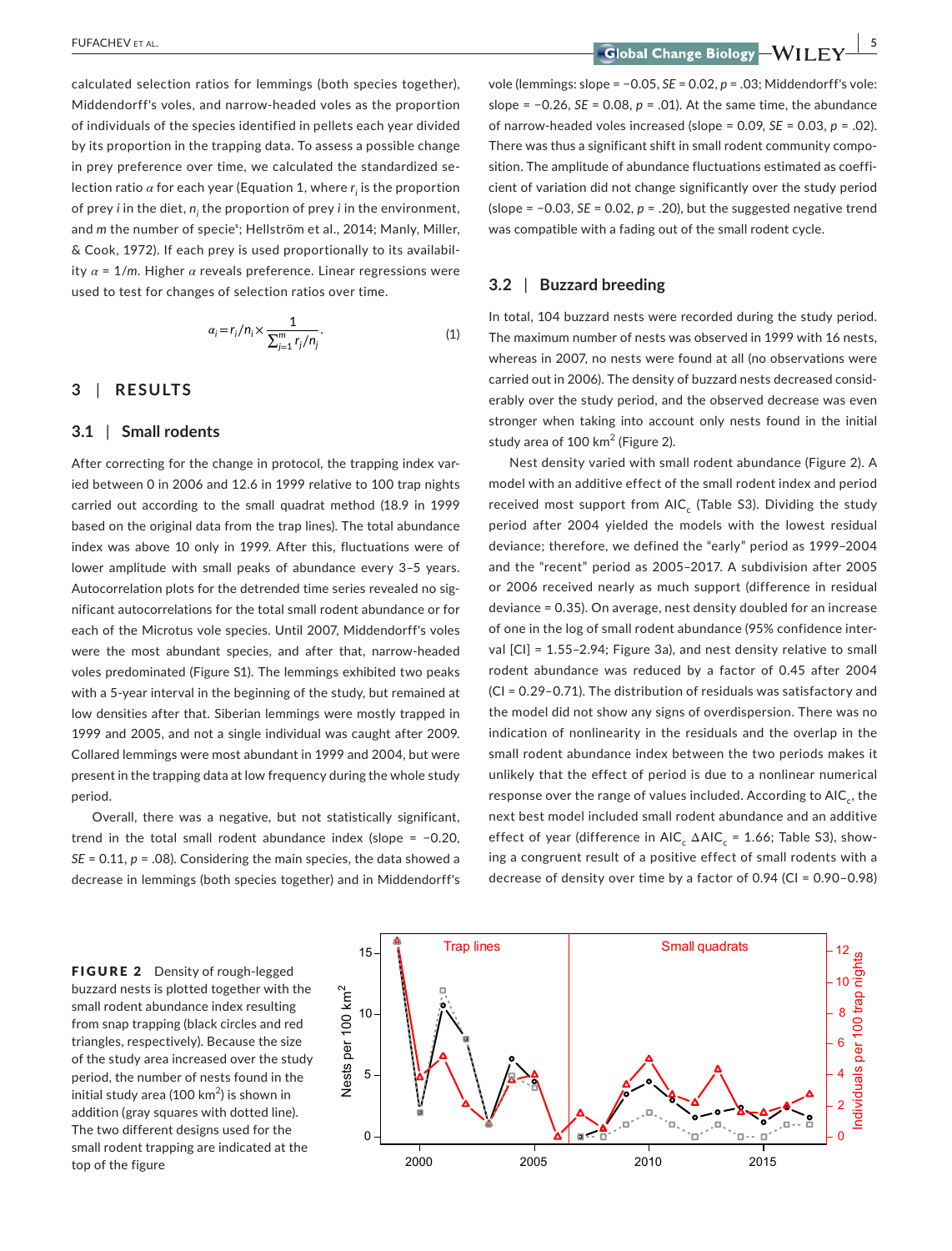

FIGURE 3 Relationships of demographic rates of rough‐legged buzzards to small rodent abundance as predicted by the most parsimonious models are plotted together with the observed values. Dots represent data from the period 1999–2004 whereas open circles refer to 2005–2017. (a) Breeding density relative to the total small rodent abundance index. The black line refers to the response before the shift in small rodent dynamics and community composition, whereas the red line refers to the more recent period. (b) Clutch size relative to the lemming index. (c) Hatching success relative to the lemming index. (d) Brood size relative to the total small rodent index (colors as in a). Small rodent indices are on the log scale on all plots

per year. A model with lemming abundance explained the data considerably less well ( $\Delta AIC_c$  = 28.88). Analyzing breeding density only in the initial study area of 100  $km^2$  gave qualitatively similar results, but the decrease in breeding density after 2004 was stronger (Table S5).

Average yearly clutch size varied between 2 and 4 (overall mean = 3.1, *SD* = 0.95) and the maximal clutch size observed was 5. The variation in clutch size was best explained by a model with the log of lemming abundance as explanatory variable  $(\Delta AIC_{c})$  to the next best model = 4.45; Table S3). It indicated a moderate increase in clutch size by a factor of 1.13 (CI =  $1.02-1.24$ ) for an increase in 1 in the log of lemming abundance (Figure 3b). For hatching success, the model with the log of lemming abundance received most support from AIC<sub>c</sub> ( $\triangle$ AIC<sub>c</sub> for total small rodent abundance = 4.06) and indicated a positive effect of lemming abundance on hatching success (0.65, CI = 0.24–1.12 on the logit scale; Figure 3c). Inspecting the data revealed, however, that this effect was only due to the year 2016, when none of the six recorded nests hatched and no lemmings were caught. Without this extreme year, there was no effect of lem‐ ming abundance on hatching success (Table S3).

The number of chicks surviving until fledging varied a lot be‐ tween years. In the peak year of 1999, all nests produced at least one fledgling, the maximal brood size was 4, and a total of 43 fledglings were produced in the 100  $km^2$  study area. In 2001 or in 2014, on the contrary, all chicks died. The number of fledglings per 100 km<sup>2</sup> after 1999 varied between 0 and 3.2. On average, brood size in nests which had hatched successfully was 1.55 until 2005 and 1.36 after that, and did not differ significantly between the periods (*t* test: *t* = 0.52, *p* = .6). A model with small rodent abun‐ dance, period, and an interaction between the two predictors in

addition to total rainfall in July received clear support from  $AIC_c$  $(\Delta AIC_c = 5.66)$ . This model indicated that there was a significant positive effect of rodent abundance on the number of fledglings until 2004 but not after that (Figure 3d). Taking into account small rodent abundance, the number of fledglings was, however, signifi‐ cantly higher after 2004 than in the period before that. Inspecting the data for influencial values showed that the strong positive ef‐ fect in the earlier period was due only to the peak year in 1999, whereas brood size in the other years was low. Without this year, the interaction model was not better than a simpler additive model  $(\Delta AIC_{c} = 1.36$  for the interaction model). The latter showed no effect of small rodent abundance over the more narrow range of density fluctuations after 1999, or of total July precipitation, on the number of fledglings. There was, however, a clear increase of the number of fledglings in the recent period (estimate on the log scale = 2.08, CI = 0.79–3.94).

#### **3.3** | **Buzzard diet**

The pellet dissection revealed that four species of small rodents, the two lemming species and the two Microtus voles, consti‐ tuted the main part of the buzzard's diet. Altogether, we identi‐ fied remains of 4,307 individual small rodents representing 88% of all identified prey items (Table 1). Pellet dissection is, however, a method that is likely to underestimate the presence of larger prey in the diet, from which mostly meat is consumed (Francksen, Whittingham, & Baines, 2016; Pokrovsky et al., 2014). For birds, we counted one individual when feathers or other remains were found, although these could belong to several individuals. Because our study focusses on the response of buzzards to changes in small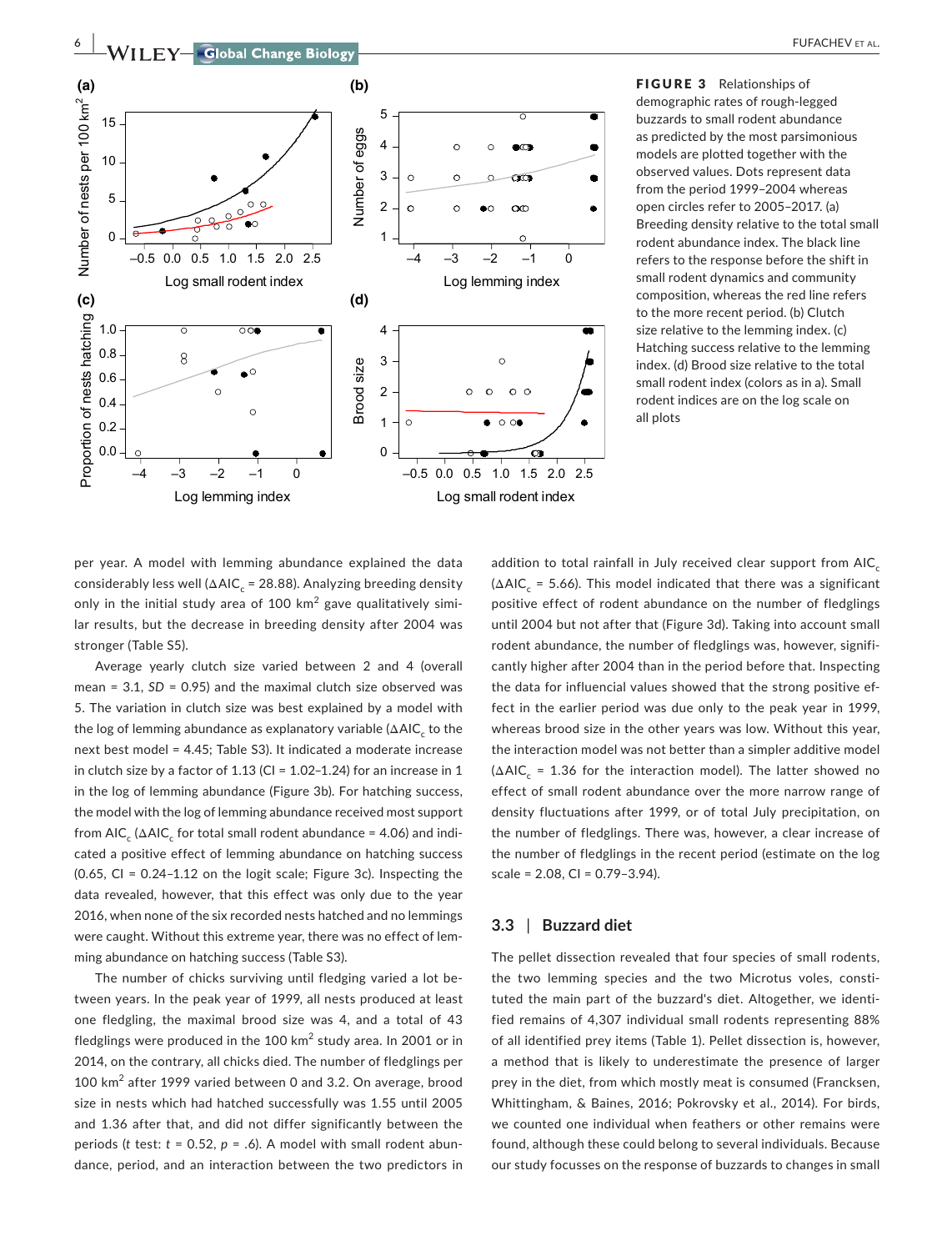**|** FUFACHEV et al. **7**

rodent community composition, we limited the statistical analy‐ ses of dietary preferences to small rodents. As red-backed voles (*Myodes rutilus*) occurred only at very low frequencies, they were also excluded from these analyses.

Comparing the proportions of small rodent species in the diet data to their relative availability as estimated by trapping re‐ vealed a clear preference for lemmings. Remains of both species were found in the pellets every year, although Siberian lemmings were less frequent than collared lemmings, as in the trapping data (Figure S2). Because of the low abundance of Siberian lemmings, both species were pooled for the diet analyses. The proportion of lemmings in the pellet data was higher than their proportion among trapped individuals in all years (Figure 4a), although it de‐ clined toward the end of the study period together with the de‐ cline in lemming abundance (Figure S2). The two Microtus voles were consumed proportionally to their availability at low proportions, but they were underrepresented at high relative abun‐ dance (Figure 4b,c). This was true during the whole study period.

TABLE 1 Total number and percentage of rodent prey identified in pellets of rough‐legged buzzards in the period 1999–2016

| Number |              |
|--------|--------------|
|        | Percent      |
| 1,822  | 37           |
| 290    | 6            |
| 1,004  | 20           |
| 1,161  | 24           |
| 30     | 1            |
| 291    | 6            |
| 265    | 5            |
| 46     | $\mathbf{1}$ |
|        | of prey      |

Accordingly, the selection ratio  $\alpha$  was above one-third for lemmings during the whole study period (showing preference), and below for the two Microtus vole species (Figure 4d). For lemmings and for Middendorff's vole, there was no trend in *α* over the study period. For narrow‐headed voles, the species which increased in abundance according to the trapping data, *α* decreased by 0.012 per year over the study period (*p* = .02).

# **4** | **DISCUSSION**

Using data on breeding activity of rough‐legged buzzards over 19 years, we documented a change in the response of demo‐ graphic rates of buzzards to small rodent density over a period where the small rodent community experienced a dampening in the amplitude of density fluctuations and a shift in species com‐ position. The density of breeding pairs in the study area was posi‐ tively related to small rodent abundance. However, after a shift from lemmings and Middendorff's voles to more narrow‐headed voles after 2004–2006, the number of buzzard nests relative to small rodent abundance became lower. The clear preference of buzzards for lemmings over the whole study period revealed by the diet data indicates that the decrease of lemmings may be a cause of this decrease in breeding density. Over the whole study period, clutch size was also positively related to lemming abun‐ dance. Except for the peak year 1999, brood size was not related to small rodent abundance, but interestingly brood size relative to the small rodent index was higher in the recent period than in earlier years.

These observations suggest that, although less buzzards were breeding in the area after the changes in the small rodent community composition, the remaining pairs had on average a higher

FIGURE 4 Prey selectivity of roughlegged buzzards in relation to small rodent abundance. (a) Selection ratios for lemmings (Siberian and collared lemmings together); (b) selection ratios for narrow‐headed vole; (c) selection ratios for Middendorff's vole; the black dotted line shows the boundary between selection and avoidance. (d) Standardized selection ratios according to Equation 1. Blue circles, green squares, and red triangles display lemmings, narrow‐ headed voles, and Middendorff's voles, respectively

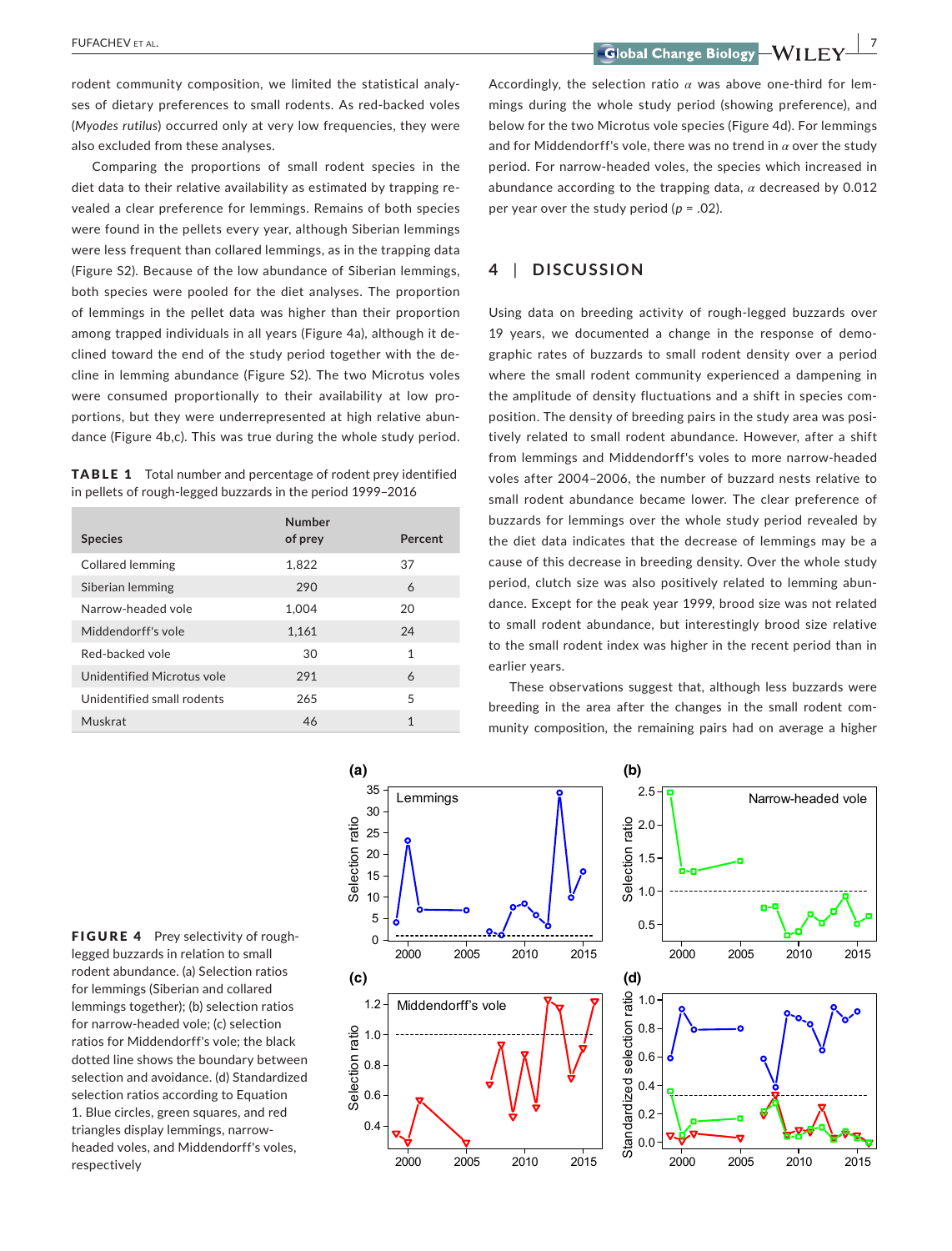**8 |**  FUFACHEV et al.

reproductive success than at similar small rodent abundances in the earlier years. It could be that these successful pairs are the more experienced birds in the population, and, therefore, breed and manage to raise a brood also in difficult conditions. Alternatively, they could be birds, which are better at using voles or other alternative resources, although still preferring lemmings, and therefore were better adapted to the new conditions. Alternatively, birds might be competing for the best territories, and these territories would be the only ones occupied in recent years. However, because breed‐ ing territories vary a lot between years in our study area, and there are no permanent nesting sites, we consider this rather unlikely. A shift in the population may also have occurred, as birds more depen‐ dent on lemmings abandoned the area to breed further North, and

could have been replaced by birds more able to cope with low lem‐ ming abundances. Although we cannot distinguish between these different processes, our data suggest an adaptation of the buzzard population to changes in the small rodent community over a short time span, at the same time as densities in the study area clearly decreased.

#### **4.1** | **Rough‐legged buzzard breeding**

Studies from other areas in the Arctic showed that rough‐legged buzzards can display variable dependence on small rodents as main resource. Thus, on Bylot Island, they behave as lemmings special‐ ists showing a clear numerical response (Therrien et al., 2014). In northern Fennoscandia, they are small rodent specialists (Tast et al., 2010), with a preference for Norwegian lemmings as prey (Hellström et al., 2014). In other areas, however, they are less specialized and use birds, notably ptarmigan, as alternative prey in low small rodent years (Pokrovsky et al., 2014; Springer, 1975), or breed even in areas where small rodents are absent, such as on Kolguev Island (Pokrovsky et al., 2015). None of these studies documented; how‐ ever, the reaction of a buzzard population to a change in resource availability over time, and it was therefore unclear how fast they could adapt to such changes locally.

A comparison among study areas reveals also considerable differences in demographic rates. Maximal densities on Bylot Island reached 15 pairs per 100 km<sup>2</sup> (Therrien et al., 2014), which is about the same as the maximum observed in our study area in 1999, in a year where lemmings were abundant. In that popula‐ tion, mean clutch size and mean brood size were also higher with 4.4 and 4.0, respectively (Beardsell et al., 2016), than in south‐ ern Yamal (mean clutch size = 3.1 and mean brood size = 1.3). In populations relying partly or completely on other prey than small rodents, both densities and clutch/brood size were lower and sim‐ ilar to the ones observed at Erkuta after 2005 (Pokrovsky et al., 2014, 2015). Particularly high breeding densities have been re‐ ported from Fennoscandia, where buzzards reached 25 pairs per 100 km<sup>2</sup> in peak small rodent years (Hellström et al., 2014). In this area, small rodent densities were considerably higher than both on Bylot Island and in Yamal, and this community included Norwegian lemmings. These comparisons indicate that an adaptation to lower

resource availability occurs at the cost of lower densities and re‐ productive output.

Weather, in particular heavy rainfall during the nestling period, is detrimental to the breeding success of northern raptors breeding in open nests (Anctil, Franke, & Bety, 2014; Lehikoinen et al., 2009; Pokrovsky et al., 2012; Potapov, 1997). Our data, however, did not indicate a negative effect of rainfall on brood size. This may be be‐ cause we used monthly total rainfall, as daily data were not available for our study area. Several authors documented indeed that partic‐ ularly strong rain is harmful to the young raptor chicks (Anctil et al., 2014; Potapov, 1997). Observations from particular years confirm that this was also the case in our study area in some years. In 2001, for instance, all chicks died after a heavy rainstorm that lasted for 2 days.

## **4.2** | **Changes in small rodent dynamics**

During the study period, we documented a decrease in lemmings and an increase in narrow-headed voles, at the same time as the amplitude of small rodent fluctuations faded out. Our data do not really allow to compare the two lemming species, but they indicate that the decline was most pronounced for Siberian lemmings. Although our observations covered only a few years before the change in dynamics, other sources report that 3–5 year high amplitude cy‐ cles were typical for small rodents in southern Yamal previous to 1990 (Danilov, 2000; Osmolovskaya, 1948). Moreover, both spe‐ cies of lemmings reached high abundances in southern Yamal until the 1990s, including in sites, which are more than 100 km south of our study area (Balakhonov, Danilov, Lobanova, & Chibiryak, 1997; Danilov, 2000).

Similar small rodent community changes observed elsewhere in the Arctic have been attributed to climate change (Ims & Fuglei, 2005). Shorter winters with less stable cold weather and warm spells with rain leading to ground icing are more detrimental to lemmings that depend on winter breeding under the snow to reach high den‐ sities, than to voles (Ims et al., 2011). Hard snow at the basis of the snow pack, which can result from warm weather and strong winds in fall, or rain‐on‐snow events later in winter, is particularly detri‐ mental to growth of lemming populations in winter (Domine et al., 2018; Kausrud et al., 2008). Although not addressed by our study, similar processes might be suggested for our study area. Both spring and fall temperatures have indeed increased since the 1970s based on interpolated monthly average values (Harris et al., 2014). Temperature increase was considerable in October (0.94°C per decade) as well as in the spring months April, May, and June (0.90, 0.89, and 0.77°C per decade, respectively). Warmer falls might have increased the probability of wet snow, which freezes to a hard bottom layer remaining during the whole winter (Domine et al., 2018), whereas warmer springs and falls together result in a shorter winter season, a change which was hypothesized to have caused the collapse of lemming cycles in eastern Greenland (Gilg et al., 2009). Despite suggestive correlations, our data do not allow to determine the causes for the observed changes in the small rodent community.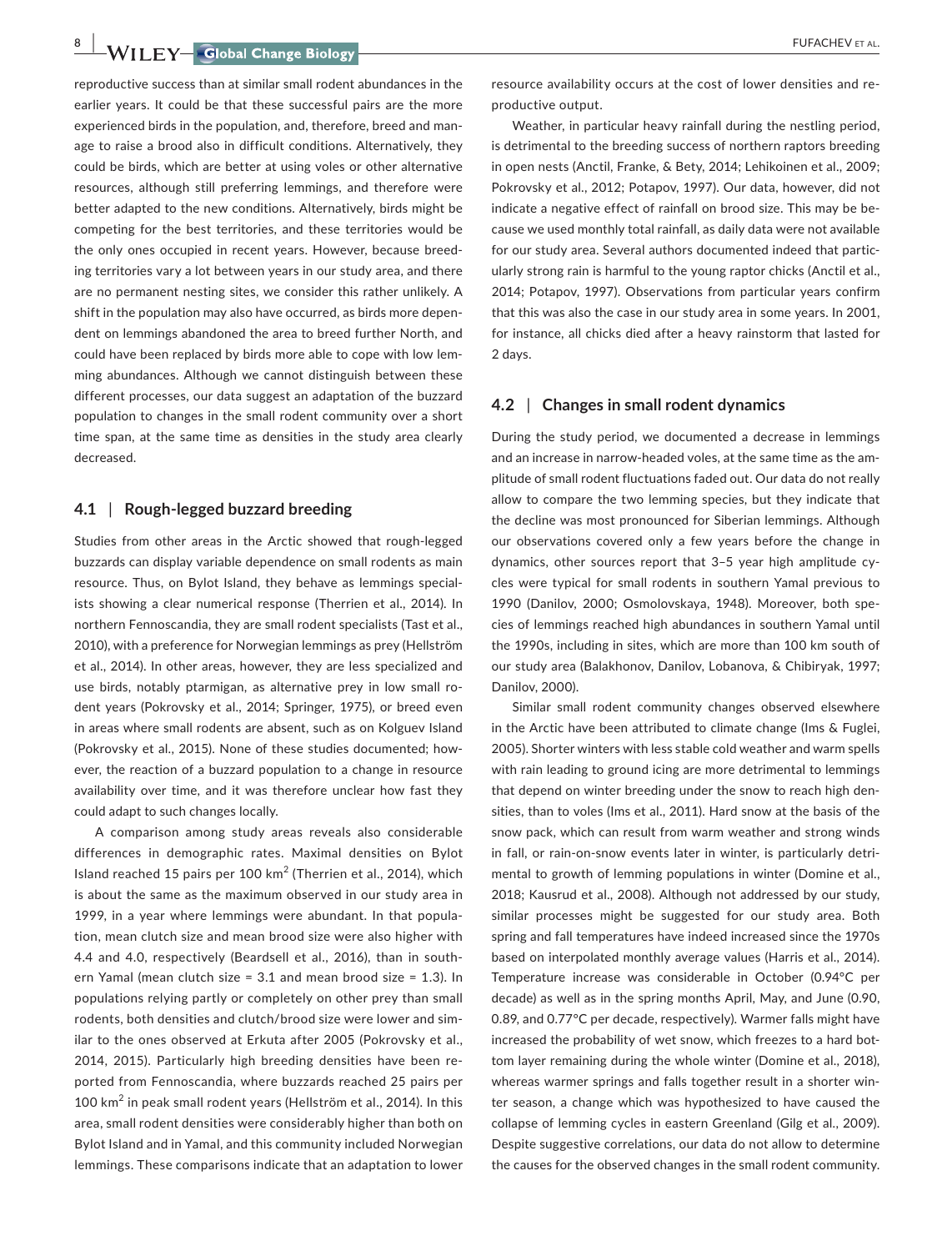It is also possible that the change in dynamics is related to a change in species dominance driven by interactions within the community (Hanski & Henttonen, 1996), or that it represents a low amplitude phase in a system with transient dynamics (Angerbjörn, Tannerfeldt, & Lundberg, 2001).

#### **4.3** | **Changes in trophic relationships**

During the whole study period, both species of lemmings were clearly overrepresented in the buzzards diet relative to the small rodent trapping data. It is possible that lemmings were some‐ what underrepresented in the trapping data, because some of the habitats, where the traps were set, were not optimal for lem‐ mings. However, this is unlikely to explain the strong selection for lemmings in the diet. Moreover, a similar positive selection of lemmings has been observed in northern Sweden, in a small ro‐ dent community composed of Norwegian lemmings, grey‐sided voles, and tundra voles (*Microtus oeconomus*). The key role lem‐ mings play for arctic predators has also been demonstrated for other species such as arctic foxes or snowy owls in Fennoscandia (Ims et al., 2017). The preference of predators for lemmings may be related to their larger size providing more food per hunting effort, and possibly to the fact that they are easier to catch. The observation that clutch size was correlated with lemming abundance might suggest that buzzards use lemmings as a clue for years when it is worth to invest in a big clutch. Lemmings may also be more visible to avian predators than voles, particu‐ larly narrow‐headed voles, who often live in willow thickets and dig burrow systems (Palchekh, Malkova, Kuzmin, & Yakimenko, 2003; Sokolova et al., 2014). The decrease in the selection coef‐ ficient  $\alpha$  over the study period supports the hypothesis that it is difficult for buzzards to exploit this increasing prey species.

Seasonal dynamics contribute also to the key role lemmings play for predators. Because they reproduce under the snow, lemmings reach indeed high densities already after snow melt, whereas vole densities increase over the course of summer (Ims & Fuglei, 2005). Lemmings are thus available at the onset of the breeding period of predators. During the last 10 years, vole populations clearly in‐ creased over summer in our study area, whereas for lemmings, the seasonal pattern was not clear due to their very low densities (Ehrich et al., 2017).

In conclusion, we showed how the response of a moderately specialized predator to small rodent abundance changed with a possibly climate‐driven change in small rodent dynamics and com‐ munity composition. Our results confirm previous findings that changes in small rodent dynamics will be detrimental for arctic predators (Ims et al., 2017; Schmidt et al., 2012), but at the same time, they suggest that some predators will be able to partially adapt to these changes by modified responses of demographic rates to resource abundance. In order to understand the conse‐ quences of climate‐driven ecosystem changes and predict future species distributions, a better understanding of trophic interactions and their plasticity is important. In the future, it would be

interesting to investigate the relative roles of individual phenotypic plasticity versus individual differences or evolutionary changes in such processes.

#### **ACKNOWLEDGEMENTS**

Since 1999, our work was conducted in frame of state contract of Institute of Plant and Animal Ecology, Ural Branch, Russian Academy of Sciences (IF, AS, NS, VS). Our work was supported by the grants of Russian Fund of Basic Research #18‐05‐60261, 18-54-15013 and 16‐44‐890108, Programs of UD RAS #12‐4‐7‐ 022‐Arctic, 18‐9‐4‐22‐Arctic, 15‐15‐4‐35; by the project "Yamal EcoSystem" (362259) from the Terrestrial Flagship of the High North Research Centre for Climate and the Environment (Fram Centre), and by the Research Council of Norway, grant IPY "Arctic Predators." We thank the Laptander family, the company "Gazpromtrans," the NGO Russian Center of Development of the Arctic as well as numerous filed assistants for invaluable sup‐ port to fieldwork, and Rolf A. Ims for inspiring discussions. The Governor of Yamal‐Nenets Autonomous District, the Department of Science and Innovations and the Department of International relations of the Yamal Government have supported our work.

#### **ORCID**

*Ivan A. Fufachev* **D** <https://orcid.org/0000-0002-9531-3127> *Dorothee Ehrich* <https://orcid.org/0000-0002-3028-9488> *Natalia A. Sokolov[a](https://orcid.org/0000-0002-6692-4375)* <https://orcid.org/0000-0002-6692-4375> *Vasiliy A. Sokolo[v](https://orcid.org/0000-0002-0115-3151)* <https://orcid.org/0000-0002-0115-3151> *Aleksandr A. Sokolov* <https://orcid.org/0000-0002-1521-3856>

#### **REFERENCES**

- Anctil, A., Franke, A., & Bety, J. (2014). Heavy rainfall increases nestling mortality of an arctic top predator: Experimental evidence and long‐ term trend in peregrine falcons. *Oecologia*, *174*(3), 1033–1043. [https](https://doi.org/10.1007/s00442-013-2800-y) [://doi.org/10.1007/s00442-013-2800-y](https://doi.org/10.1007/s00442-013-2800-y)
- Angerbjörn, A., Tannerfeldt, M., & Lundberg, H. (2001). Geographical and temporal patterns of lemming population dynam‐ ics in Fennoscandia. *Ecography*, *24*(3), 298–308. [https://doi.](https://doi.org/10.1034/j.1600-0587.2001.240307.x) [org/10.1034/j.1600-0587.2001.240307.x](https://doi.org/10.1034/j.1600-0587.2001.240307.x)
- Balakhonov, V. S., Danilov, A. N., Lobanova, N. A., & Chibiryak, M. V. (1997). Population dynamics of small mammals in southern Yamal. In P. A. Kosintsev (Ed.), *History and present state of the fauna of the north of Western Siberia. Collection of scientific papers* (pp. 43–59). Chelyabinsk: Rifey.
- Beardsell, A., Gauthier, G., Therrien, J. F., & Bety, J. (2016). Nest site characteristics, patterns of nest reuse, and reproductive output in an Arctic‐nesting raptor, the Rough‐legged Hawk. *The Auk*, *133*(4), 718–732. <https://doi.org/10.1642/auk-16-54.1>
- Boonstra, R., Andreassen, H. P., Boutin, S., Hušek, J., Ims, R. A., Krebs, C. J., … Wabakken, P. (2016). Why do the boreal forest ecosys‐ tems of Northwestern Europe differ from those of Western North America? *BioScience*, *66*(9), 722–734. [https://doi.org/10.1093/](https://doi.org/10.1093/biosci/biw080) [biosci/biw080](https://doi.org/10.1093/biosci/biw080)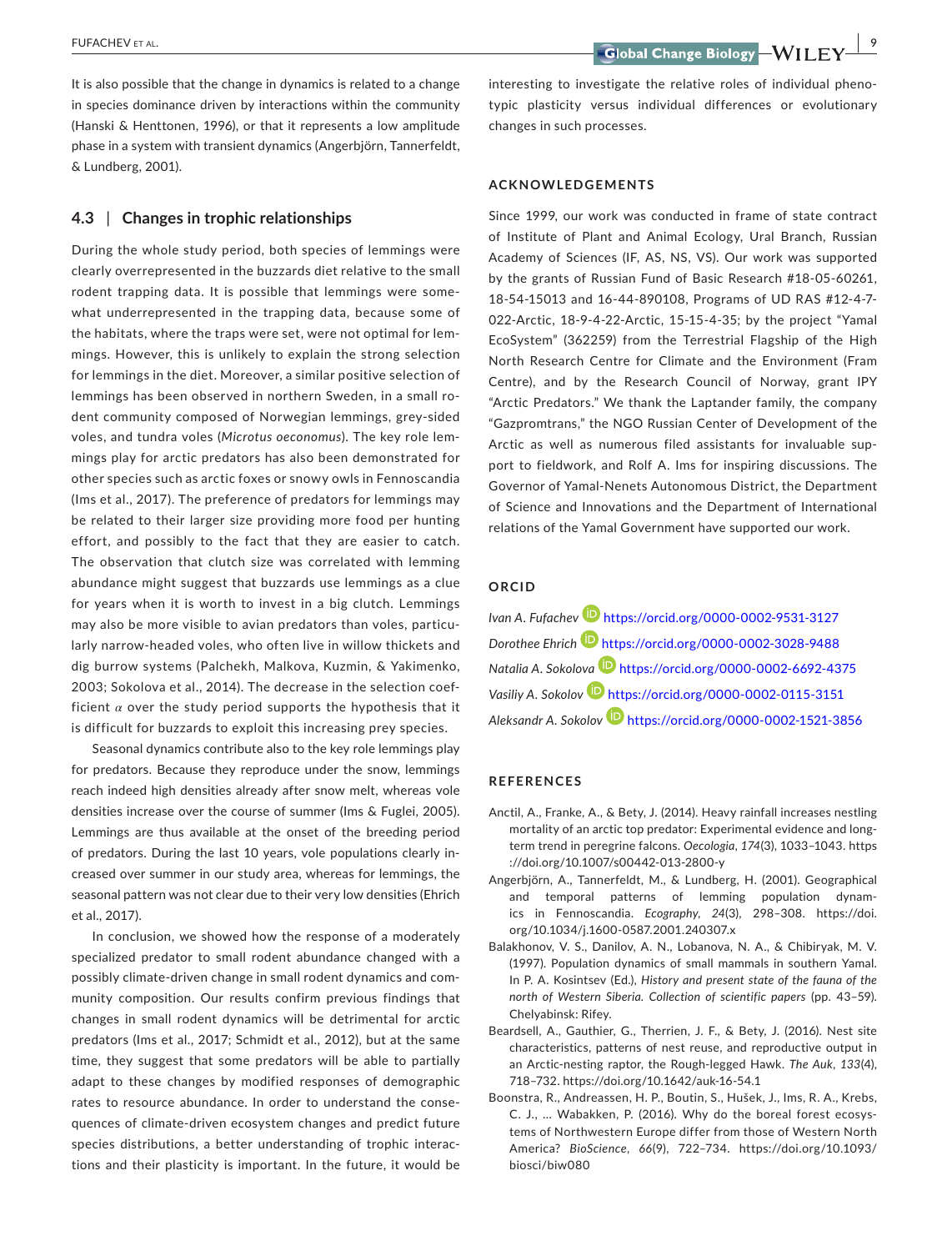**10 WILEY-Global Change Biology Research Control of the COVID-STAL.** 

- Borodin, A. W. (2009). *Guide of the teeth of voles in the Urals and western Siberia (late Pleistocene – present)*. Ekaterinburg, Russia: Institute of Ecology of Plants and Animals, Ural Branch of the Russian Academy of Sciences.
- Clavel, J., Julliard, R., & Devictor, V. (2011). Worldwide decline of specialist species: Toward a global functional homogenization? *Frontiers in Ecology and the Environment*, *9*(4), 222–228. [https://doi.](https://doi.org/10.1890/080216) [org/10.1890/080216](https://doi.org/10.1890/080216)
- Cornulier, T., Yoccoz, N. G., Bretagnolle, V., Brommer, J. E., Butet, A., Ecke, F., … Lambin, X. (2013). Europe‐wide dampening of population cycles in keystone herbivores. *Science*, *340*(6128), 63–66. [https://](https://doi.org/10.1126/science.1228992) [doi.org/10.1126/science.1228992](https://doi.org/10.1126/science.1228992)
- Danilov, A. N. (2000). Dynamics and spatial distribution of tundra rodents in southern Yamal. PhD thesis, Institute of Plant and Animal Ecology of Ural Branch of Russian Academy of Sciences, Ekaterinburg, Russia.
- Domine, F., Gauthier, G., Vionnet, V., Fauteux, D., Dumont, M., & Barrere, M. (2018). Snow physical properties may be a significant determinant of lemming population dynamics in the high Arctic. *Arctic Science*, *4*(4), 813–826. <https://doi.org/10.1139/as-2018-0008>
- Ehrich, D., Cerezo, M., Rodnikova, A. Y., Sokolova, N. A., Fuglei, E., Shtro, V. G., & Sokolov, A. A. (2017). Vole abundance and reindeer carcasses determine breeding activity of Arctic foxes in low Arctic Yamal, Russia. *BMC Ecology*, *17*, <https://doi.org/10.1186/s12898-017-0142-z>
- Ehrich, D., Henden, J.‐A., Ims, R. A., Doronina, L. O., Killengren, S. T., Lecomte, N., … Yoccoz, N. G. (2012). The importance of wil‐ low thickets for ptarmigan and hares in shrub tundra: The more the better? *Oecologia*, *168*(1), 141–151. [https://doi.org/10.1007/](https://doi.org/10.1007/s00442-011-2059-0) [s00442-011-2059-0](https://doi.org/10.1007/s00442-011-2059-0)
- Fauteux, D., Gauthier, D., Mazerolle, M. J., Coallier, N., Bêty, J., & Berteaux, D. (2018). Evaluation of invasive and non‐invasive methods to monitor rodent abundance in the Arctic. *Ecosphere*, *9*(2), e02124. <https://doi.org/10.1002/ecs2.2124>
- Francksen, R. M., Whittingham, M. J., & Baines, D. (2016). Assessing prey provisioned to common buzzard *Buteo buteo* chicks: A comparison of methods. *Bird Study*, *63*(3), 303–310. [https://doi.org/10.1080/00063](https://doi.org/10.1080/00063657.2016.1183111) [657.2016.1183111](https://doi.org/10.1080/00063657.2016.1183111)
- Gilg, O., Hanski, I., & Sittler, B. (2003). Cyclic dynamics in a simple verte‐ brate predator‐prey community. *Science*, *302*(5646), 866–868.
- Gilg, O., Sittler, B., & Hanski, I. (2009). Climate change and cyclic pred‐ ator‐prey population dynamics in the high Arctic. *Global Change Biology*, *15*(11), 2634–2652.
- Hanski, I., & Henttonen, H. (1996). Predation on competing rodent spe‐ cies: A simple explanation of complex patterns. *Journal of Animal Ecology*, *65*(2), 220–232. <https://doi.org/10.2307/5725>
- Harris, I., Jones, P. D., Osborn, T. J., & Lister, D. H. (2014). Updated high‐ resolution grids of monthly climatic observations—The CRU TS3.10 dataset. *International Journal of Climatology*, *34*(3), 623–642. [https://](https://doi.org/10.1002/joc.3711) [doi.org/10.1002/joc.3711](https://doi.org/10.1002/joc.3711)
- Hellström, P., Nyström, J., & Angerbjörn, A. (2014). Functional responses of the rough‐legged buzzard in a multi‐prey system. *Oecologia*, *174*(4), 1241–1254. <https://doi.org/10.1007/s00442-013-2866-6>
- Ims, R. A., & Fuglei, E. (2005). Trophic interaction cycles in tundra ecosys‐ tems and the impact of climate change. *BioScience*, *55*(4), 311–322. [https://doi.org/10.1641/0006-3568\(2005\)055\[0311:TICITE\]2.0.CO;2](https://doi.org/10.1641/0006-3568(2005)055%5B0311:TICITE%5D2.0.CO;2)
- Ims, R. A., Henden, J. A., & Killengreen, S. T. (2008). Collapsing popu‐ lation cycles. *Trends in Ecology & Evolution*, *23*, 79–86. [https://doi.](https://doi.org/10.1016/j.tree.2007.10.010) [org/10.1016/j.tree.2007.10.010](https://doi.org/10.1016/j.tree.2007.10.010)
- Ims, R. A., Killengreen, S. T., Ehrich, D., Flagstad, Ø., Hamel, S., Henden, J.‐A., … Yoccoz, N. G. (2017). Ecosystem drivers of an Arctic fox pop‐ ulation at the western fringe of the Eurasian Arctic. *Polar Research*, *36*(sup1), 8. <https://doi.org/10.1080/17518369.2017.1323621>
- Ims, R. A., Yoccoz, N. G., & Killengreen, S. T. (2011). Determinants of lemming outbreaks. *Proceedings of the National Academy of Sciences of the United States of America*, *108*(5), 1970–1974. [https://doi.](https://doi.org/10.1073/pnas.1012714108) [org/10.1073/pnas.1012714108](https://doi.org/10.1073/pnas.1012714108)
- Kausrud, K. L., Mysterud, A., Steen, H., Vik, J. O., Østbye, E., Cazelles, B., … Stenseth, N. C. (2008). Linking climate change to lemming cycles. *Nature*, *456*(7218), 93–97. <https://doi.org/10.1038/nature07442>
- Kleiber, C., & Zeileis, A. (2008). *Applied econometrics with R*. New York, NY: Springer‐Verlag.
- Koltz, A. M., Classen, A. T., & Wright, J. P. (2018). Warming reverses top‐down effects of predators on belowground ecosystem function in Arctic tundra. *Proceedings of the National Academy of Sciences of the United States of America*, *115*(32), E7541–E7549. [https://doi.](https://doi.org/10.1073/pnas.1808754115) [org/10.1073/pnas.1808754115](https://doi.org/10.1073/pnas.1808754115)
- Kondratyev, A., & Zaynagutdinova, E. (2008). Greater white‐fronted Geese *Anser albifrons* and Bean Geese *A. fabalis* on Kolguev Island— Abundance, habitat distribution, and breeding biology. *Vogelwelt*, *129*, 326–333.
- Krebs, C. J. (2011). Of lemmings and snowshoe hares: The ecology of northernCanada. *Proceedings of the Royal Society B‐Biological Sciences*, *278*(1705), 481–489. <https://doi.org/10.1098/rspb.2010.1992>
- Lehikoinen, A., Byholm, P., Ranta, E., Saurola, P., Valkama, J., Korpimäki, E., … Henttonen, H. (2009). Reproduction of the common buzzard at its northern range margin under climatic change. *Oikos*, *118*(6), 829– 836. <https://doi.org/10.1111/j.1600-0706.2008.17440.x>
- Manly, B. F. J., Miller, P., & Cook, L. M. (1972). Analysis of a selective pre‐ dation experiment. *The American Naturalist*, *106*(952), 719–736. [https](https://doi.org/10.1086/282808) [://doi.org/10.1086/282808](https://doi.org/10.1086/282808)
- Martin, T. E. (2007). Climate correlates of 20 years of trophic changes in a high‐elevation riparian system. *Ecology*, *88*(2), 367–380. [https://doi.](https://doi.org/10.1890/0012-9658(2007)88%5B367:Ccoyot%5D2.0.Co;2) [org/10.1890/0012-9658\(2007\)88\[367:Ccoyot\]2.0.Co;2](https://doi.org/10.1890/0012-9658(2007)88%5B367:Ccoyot%5D2.0.Co;2)
- Mechnikova, S. A. (2009). Raptors of southern Yamal: Breeding ecology and population dynamics. PhD thesis, Moscow State Pedagogical University, Moscow. [in Russian]
- Millon, A., Petty, S. J., Little, B., Gimenez, O., Cornulier, T., & Lambin, X. (2014). Dampening prey cycle overrides the impact of climate change on predator population dynamics: A long‐term demographic study on tawny owls. *Global Change Biology*, *20*(6), 1770–1781. [https://doi.](https://doi.org/10.1111/gcb.12546) [org/10.1111/gcb.12546](https://doi.org/10.1111/gcb.12546)
- Mortensen, L. O., Schmidt, N. M., Høye, T. T., Damgaard, C., & Forchhammer, M. C. (2016). Analysis of trophic interactions reveals highly plastic response to climate change in a tri-trophic High-Arctic ecosystem. *Polar Biology*, *39*(8), 1467–1478. [https://doi.org/10.1007/](https://doi.org/10.1007/s00300-015-1872-z) [s00300-015-1872-z](https://doi.org/10.1007/s00300-015-1872-z)
- Myllymäki, A., Paasikallio, A., Pankakoski, E., & Kanervo, V. (1971). Removal experiments on small quadrats as a means of rapid assess‐ ment of the abundance of small mammals. *Annales Zoologici Fennici*, *8*(1), 177–185.
- Osmolovskaya, V. I. (1948). Ecology of birds of prey in the Yamal pen‐ insula. *Proceedings of the Geographic Institute, Academy of Sciences USSR*, *41*, 5–77. [in Russian]
- Palchekh, N. A., Malkova, M. G., Kuzmin, I. V., & Yakimenko, V. V. (2003). The structure of narrow‐skulled vole (*Microtus gregalis* Pall.) colonies in Western Siberia. *Russian Journal of Ecology*, *34*, 327–331. [in Russian]
- Pokrovsky, I., Ehrich, D., Ims, R. A., Kondratyev, A. V., Kruckenberg, H., Kulikova, O., … Shienok, A. (2015). Rough‐legged buzzards, Arctic foxes and red foxes in a tundra ecosystem withoutrodents. *PLoS ONE*, *10*(2), e0118740. <https://doi.org/10.1371/journal.pone.0118740>
- Pokrovsky, I., Ehrich, D., Ims, R. A., Kulikova, O., Lecomte, N., & Yoccoz, N. G. (2012). Assessing the causes of breeding failure among the rough‐legged buzzard (*Buteo lagopus*) during the nestling period. *Polar Research*, *31*, 17294. <https://doi.org/10.3402/polar.v31i0.17294>
- Pokrovsky, I., Ehrich, D., Ims, R. A., Kulikova, O., Lecomte, N., & Yoccoz, N. G. (2014). Diet, nesting density, and breeding success of rough‐ legged buzzards (*Buteo lagopus*) on the Nenetsky Ridge, Arctic Russia. *Polar Biology*, *37*(4), 447–457. [https://doi.org/10.1007/](https://doi.org/10.1007/s00300-013-1441-2) [s00300-013-1441-2](https://doi.org/10.1007/s00300-013-1441-2)
- Potapov, E. R. (1997). What determines the population density and reproductive success of rough‐legged buzzards, *Buteo*